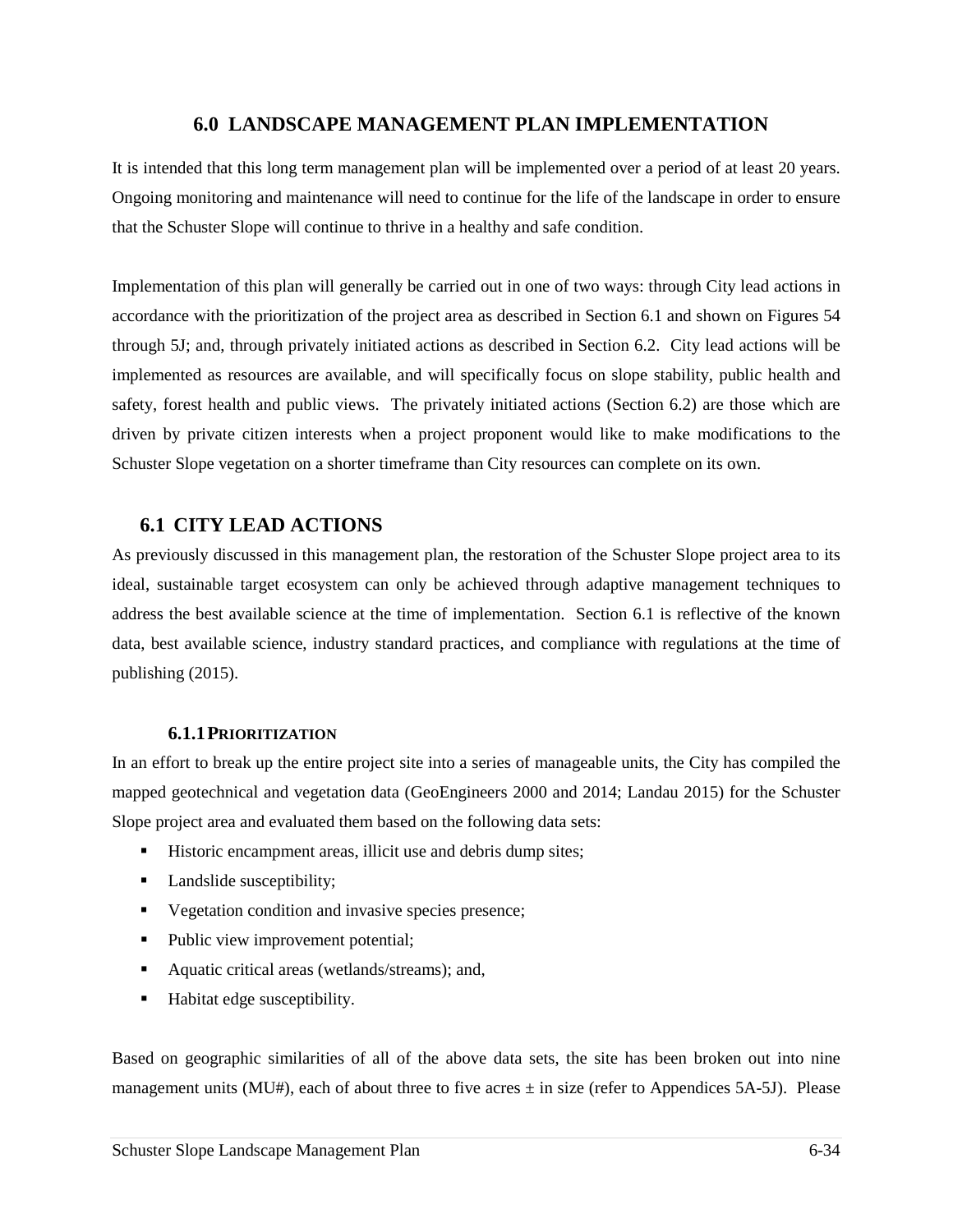note management unit boundaries are approximate and may change as they enter into active management. Each management unit has been ranked for each of the above data sets based on its "criticality" or severity of the condition. The different data sets were then weighted against one another based on each categories' relative criticality to one another, for instance, the need to address geologic hazard is more important than the need to address the susceptibility of the habitat edges, so the geologic hazard rating is weighted more heavily. This heavier weight is known as a "correction factor".

After all of the nine management units were ranked, and the final scores summed, a clear prioritization of City work was determined based on the relative scores of each unit (see Section 6.1.2).

## **6.1.1.1 Historic Encampment Areas, Illicit Use and Debris Dump Sites**

As discussed throughout this management plan, the Schuster Slope project area has a history of illicit use. The illicit use activities and associated debris, creates potential public safety concerns which has therefore made the cleanup of these sites the City's number one priority with regard to management of the project area.

The rating index for the historic encampment areas, illicit use and debris dump sites is as follows:

| No Encampments        |  |  |  |  |  |
|-----------------------|--|--|--|--|--|
| Low Density           |  |  |  |  |  |
| <b>Medium Density</b> |  |  |  |  |  |
| <b>High Density</b>   |  |  |  |  |  |

*The correction factor (relative weight) of the historic encampment areas, illicit use and debris dump sites category is 2.0.* 

## **6.1.1.2 Landslide Susceptibility**

Public safety and infrastructure protection is another top priority with regard to project site management; mitigating for erosion potential is a critical concern. The ranking of this category has taken into consideration landslide susceptibility based on the aggregate total of existing geologic conditions, bluffs, historic erosion and scarps.

The rating index for landslide susceptibility is as follows:

|                | Medium Susceptibility/No Scarps           |
|----------------|-------------------------------------------|
|                | Medium Susceptibility/Scarps Present      |
|                | High Susceptibility/No Scarps             |
| 3 <sup>1</sup> | <b>High Susceptibility/Scarps Present</b> |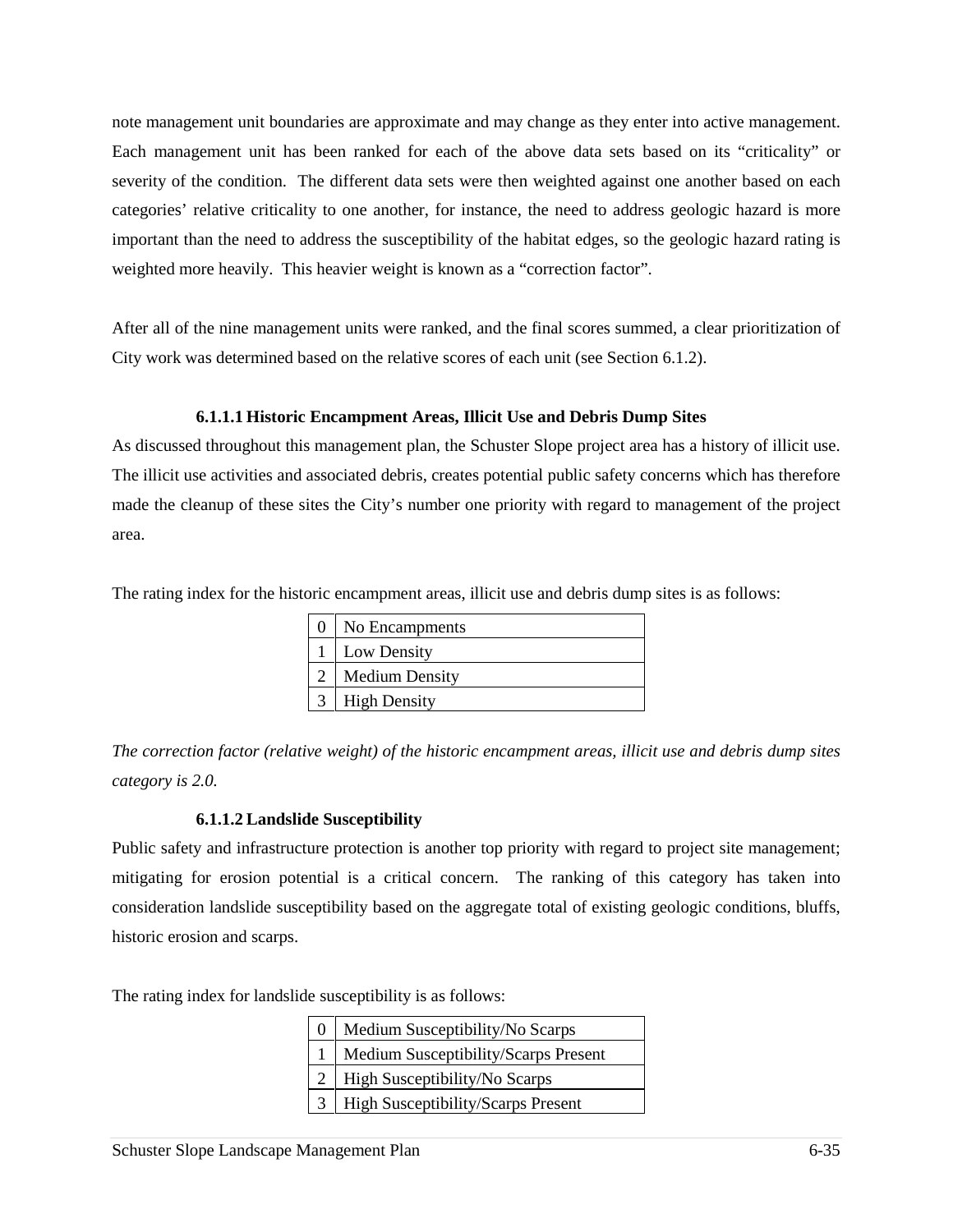*The correction factor (relative weight) for the landslide susceptibility category is 1.75.* 

#### **6.1.1.3 Vegetation Condition and Invasive Species Presence**

The condition of existing vegetation is critical to management considerations and the level of effort moving forward. If an area currently experiences native plants in poor condition with a large presence of invasive species, it will take much more effort to restore that area. Alternatively, if the vegetation in an area is generally in good health with low invasive species presence, it is more important to protect it from further decline.

The rating index for vegetation condition and invasive species presence is as follows:

| <b>High Invasive Presence</b>   |  |  |  |  |  |  |
|---------------------------------|--|--|--|--|--|--|
| <b>Medium Invasive Presence</b> |  |  |  |  |  |  |
| Low Invasive Presence           |  |  |  |  |  |  |
| No Invasives                    |  |  |  |  |  |  |

*The correction factor (relative weight) for the vegetation condition and invasive species presence category is 1.5.* 

## **6.1.1.4 Public View Improvement Potential**

The City recognizes the benefits that views can provide to the public when achieved in a responsible manner. As such, the City is committed to performing work in compliance with this management plan in order to provide for improved public views in designated areas. Through the development of South Stadium Way, several areas have been constructed with seating opportunities. The City is considering these locations to be natural viewing locations and has weighted these areas as such.

The rating index for public view improvement potential is as follows:

| 0   No Viewing Area          |  |  |  |  |  |
|------------------------------|--|--|--|--|--|
| 1   Presence of Viewing Area |  |  |  |  |  |

*The correction factor (relative weight) for the public view improvement potential category is 1.25.* 

#### **6.1.1.5 Aquatic Critical Areas (Wetlands/Streams)**

Presence of aquatic critical areas, such as wetlands and streams, increases the need for management for both protection and enhancement of these sensitive waterbodies. At the time when this management plan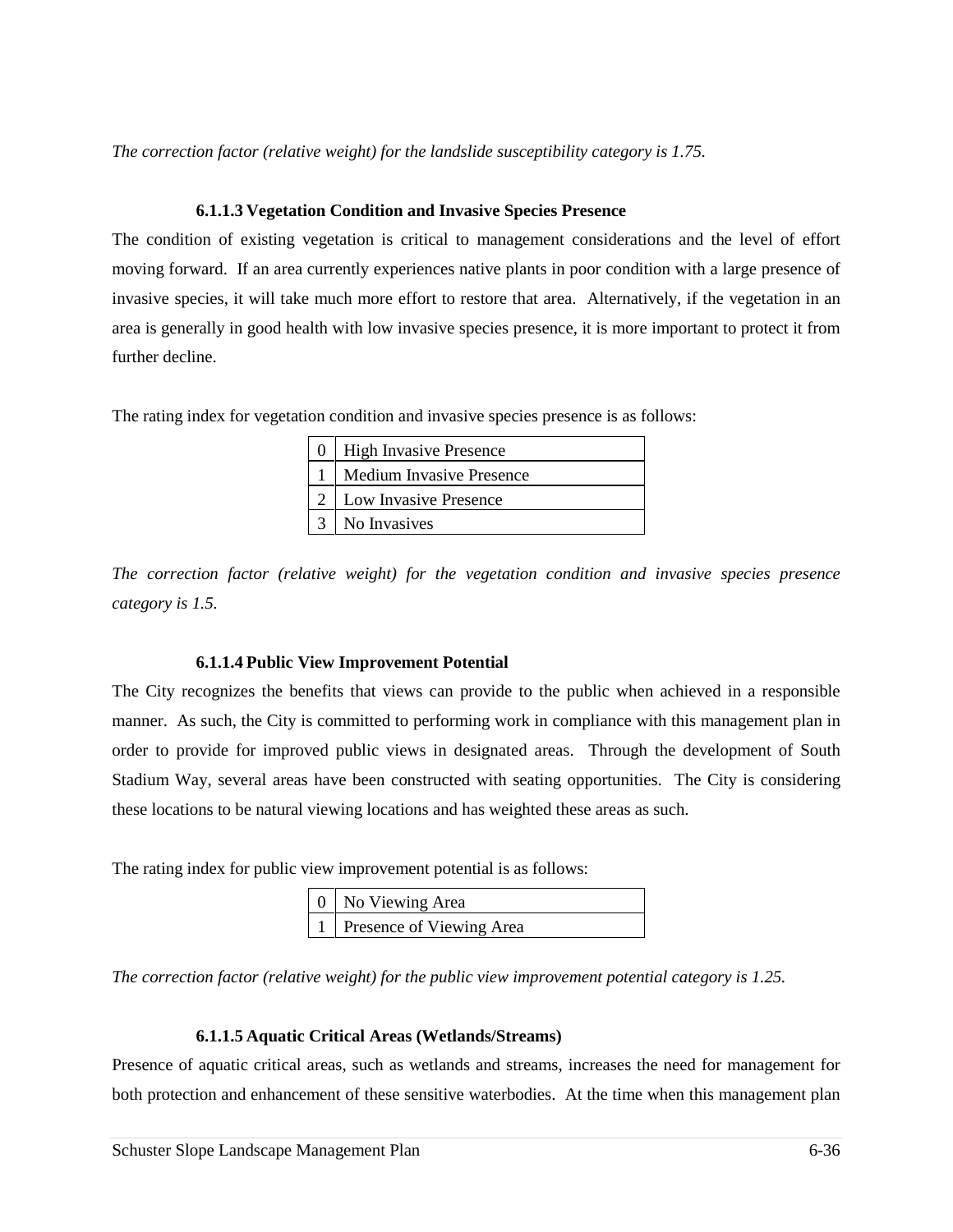was produced, an official wetland delineation had not yet been completed. Wetland areas will be officially delineated and rated in 2015 and added as Appendix E to this management plan. The GeoEngineers 2014 report, identified areas where wetlands are likely present. This information was used to rate this aquatic critical areas category.

The rating index for aquatic critical areas is as follows:

| No Wetlands Present                          |
|----------------------------------------------|
| <b>Wetlands Probable</b>                     |
| High Density or Area of Probable<br>Wetlands |

*The correction factor (relative weight) for the aquatic critical areas category is 1.0 (no additional weight).* 

## **6.1.1.6 Habitat Edge Susceptibility**

As restoration work occurs, the edge where the restoration activities cease is typically bounded by unrestored areas, hard surfaces (such as a roadway or building) or previously restored areas. Edges that are most susceptible to the resurgence of invasive plants are those which are adjacent to an invasive species source, such as an unrestored area. Edges which are adjacent to hard surfaces are typically considered to be less susceptible to invasive resurgence. For this reason, management units with edges defined by a greater length of hard surfaces are considered to be a higher priority, as these areas are less likely to suffer additional maintenance burden.

The rating index for habitat edge susceptibility is as follows:

| 0   More Susceptible Edges |
|----------------------------|
| 1   Less Susceptible Edges |

*The correction factor (relative weight) for the habitat edge susceptibility category is 1.0 (no additional weight).* 

# **6.1.2CITY ACTION PLAN**

## **6.1.2.1 Management Unit Progression**

Based on the criticality rating for each management unit with regard to the relative scores of each of the rating criteria discussed above, the following order of zone prioritization has been determined (refer to Figures 5A – 5J for the maps of each management unit):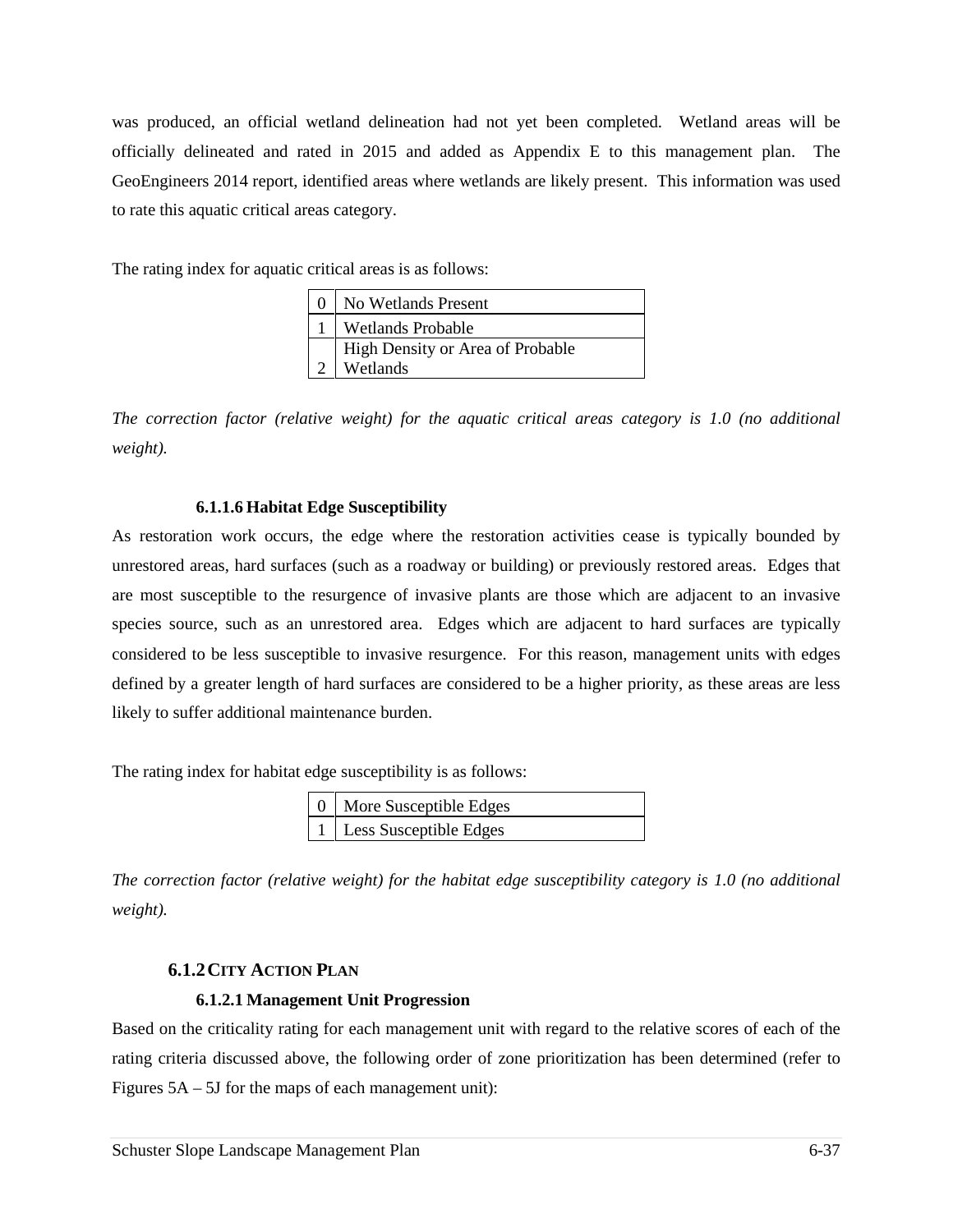|                               | MU#      |                |          |                |          |          |          |          |                |
|-------------------------------|----------|----------------|----------|----------------|----------|----------|----------|----------|----------------|
|                               |          | $\overline{2}$ | 3        | 4              | 5        | 6        | 7        | 8        | 9              |
| Illicit Use and Debris        | 3        |                | 3        | 3              | 3        |          | $\Omega$ | 0        | 0              |
| Landslide Susceptibility      | 3        |                |          | $\overline{2}$ | 2        |          |          | 2        |                |
| <b>Vegetation Condition</b>   | $\theta$ | $\theta$       |          | $\Omega$       | $\Omega$ | 2        |          | 2        | $\overline{2}$ |
| <b>Public Views</b>           |          | $\theta$       |          |                |          | 0        | $\theta$ | 0        | 0              |
| <b>Aquatic Critical Areas</b> | $\theta$ |                | 2        | $\overline{2}$ |          | 0        |          | 0        |                |
| <b>Edge Susceptibility</b>    |          | $\theta$       | $\theta$ | $\Omega$       | $\Omega$ | $\Omega$ | $\Omega$ | $\theta$ |                |
| TOTALS (with *CF)             | 13.5     | 4.75           | 12.5     | 12.75          | 11.75    | 6.75     | 4.25     | 6.5      | 5.75           |

*\*CF indicates the Correction Factor, and the scores displayed in the table above have been corrected to include this relative weight of each category to one another as described in Section 6.1.1.* 

### **6.1.2.2 Management Level of Effort**

It is anticipated that work will start within the first management unit (MU 1) in 2015, and will continue to progress through each management unit (as resources allow) for the 20 year management timeframe outlined in this management plan. Each year after a management unit has been put into active management, that units acreage will be added to the maintenance list for the next year. This produces a compounding effect on resources that at some point may affect the City's ability to add new acreage.

Monitoring will be conducted for each management unit in order to evaluate the effectiveness of the restoration strategies and techniques used. This monitoring information will be used to adaptively manage future restoration work.

## **6.2 PRIVATELY INITIATED ACTIONS**

One of the goals of the Schuster Landscape Management Plan is to allow for a transparent process for private citizens (project proponents) to perform work on this City-owned project area. The process defined in this section is intended to supplement the current Tacoma Municipal Code 9.20, Trees and Shrubs – View Blockage, process and requirements to remove and/or prune trees on City-owned property.

The entirety of the project site is located within Critical Areas as defined by Tacoma Municipal Code 13.11 Critical Areas Preservation, and all management actions are therefore governed by the requirements of this chapter of the Code. This document is intended to receive a development permit from the City of Tacoma's Planning and Development Services (PDS) Department, in compliance with the requirements of the Critical Areas Preservation Code. This development permit will allow the City's Environmental